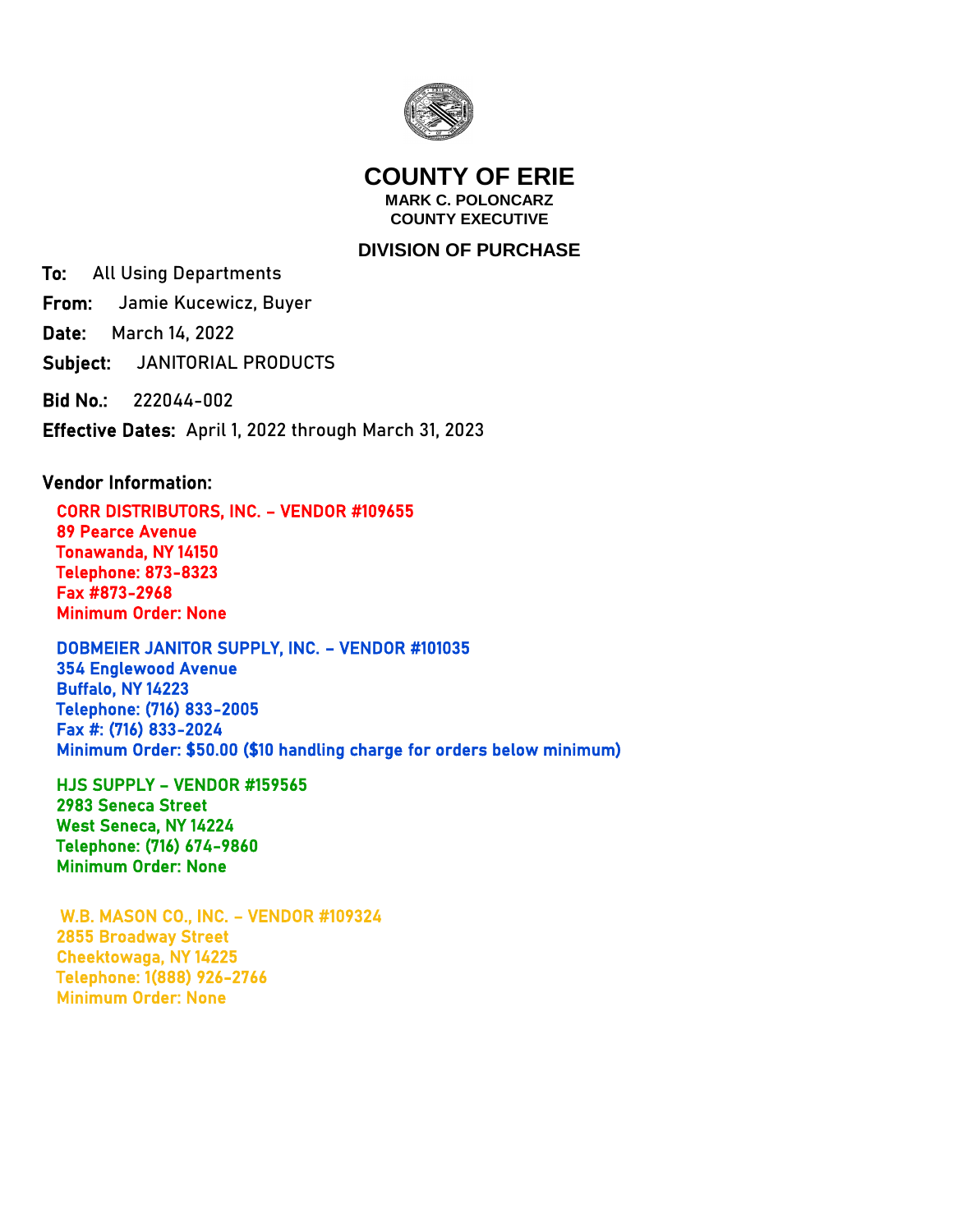| 1. | <b>DESCRIPTION</b><br>Ammonia, Gallon Bottle, 4/Case<br>Austin Ammonia GL - AR150002                    | <b>PRICE</b><br>\$16.69/cs | <b>VENDOR</b><br><b>Dobmeier</b> |
|----|---------------------------------------------------------------------------------------------------------|----------------------------|----------------------------------|
| 2. | Ammonia Quart Bottle, 12/Case<br>AusAmmoniaQT                                                           | <b>Not Awarded</b>         |                                  |
| 3. | <b>Bleach, Gallon Bottle, 6/Case</b><br>KIK11008635042 / Pure Bright                                    | $$19.17/\text{cs}$         | <b>WB</b> Mason                  |
| 4. | Bleach, Germicidal, 128oz Bottle, 6/Case<br>Bleach 6%                                                   | <b>Not Awarded</b>         |                                  |
| 5. | Clorox Bleach, Germicidal, 121oz Bottle, 3/Case<br>CL030966                                             | $$18.71/\text{cs}$         | <b>WB</b> Mason                  |
| 6. | Disinfecting Wipes, 75/Tub, 1/Case<br>DRE50600803001                                                    | \$3.32/cs                  | <b>WB</b> Mason                  |
| 7. | Cleanser, Chlorinated, Powdered, 28oz Can, 12/Case<br><b>CPC 05374 AJAX Cleanser</b>                    | \$25.18/cs                 | <b>Dobmeier</b>                  |
| 8. | Cleanser, Non-Chlorinated, Powdered, 21oz Can, 24/Case<br><b>Ajax 14278</b>                             | <b>Not Awarded</b>         |                                  |
| 9. | Hard Surface Cleaner, Gallon Bottle, 4/Case<br><b>Simoniz Pine Kleen P2668004</b>                       | \$17.13/cs                 | <b>HJS Supply</b>                |
|    | 10. Disinfectant Hard Surface Cleaner, 1 Gallon Containers - 4/Case<br>NCL Lemon-Quat 023529            | \$26.56/cs                 | <b>WB</b> Mason                  |
|    | 11. Disinfectant Cleaner, 5 Liter Container<br><b>NCL024821/NCL</b>                                     | \$34.99/cs                 | <b>WB</b> Mason                  |
|    | 12. Disinfectant Cleaner, 84.5oz, 2/Case (For J-Fill Dispenser)<br><b>JW04329 VIREX J-Fill</b>          | \$48.80/cs                 | <b>Dobmeier</b>                  |
|    | 13. Crew Restroom Cleaner, 4/Case, (For J-Fill Dispenser)<br><b>NCL 509024/NCL</b>                      | \$78.86/cs                 | <b>WB</b> Mason                  |
|    | 14. Disinfectant Spray w/ one Sprayer, Quart Bottle, 12/Case<br><b>F1231012 Simoniz Freedom Floral</b>  | \$19.85/cs                 | <b>HJS Supply</b>                |
|    | 15. Disinfectant Spray, Ocean Breeze, 12/Case<br><b>NCL 25236/NCL</b>                                   | $$28.85/\text{cs}$         | <b>WB</b> Mason                  |
|    | 16. Disinfectant Deodorant Aerosol Flashback, 55 Gallon Drum<br><b>NCL024818/NCL</b>                    | \$349.99/cs                | <b>WB</b> Mason                  |
|    | 17. Lemon Disinfectant Spray, 16.5oz Can, 12/Case<br><b>Chase Spray Pak Disinfectant Spray 433-4104</b> | \$28.05/cs                 | <b>HJS Supply</b>                |
|    | 18. Lemon Disinfectant Cleaner, Gallon Bottle, 4/Case<br><b>NCL 023529/NCL</b>                          | $$26.56/\text{cs}$         | <b>WB</b> Mason                  |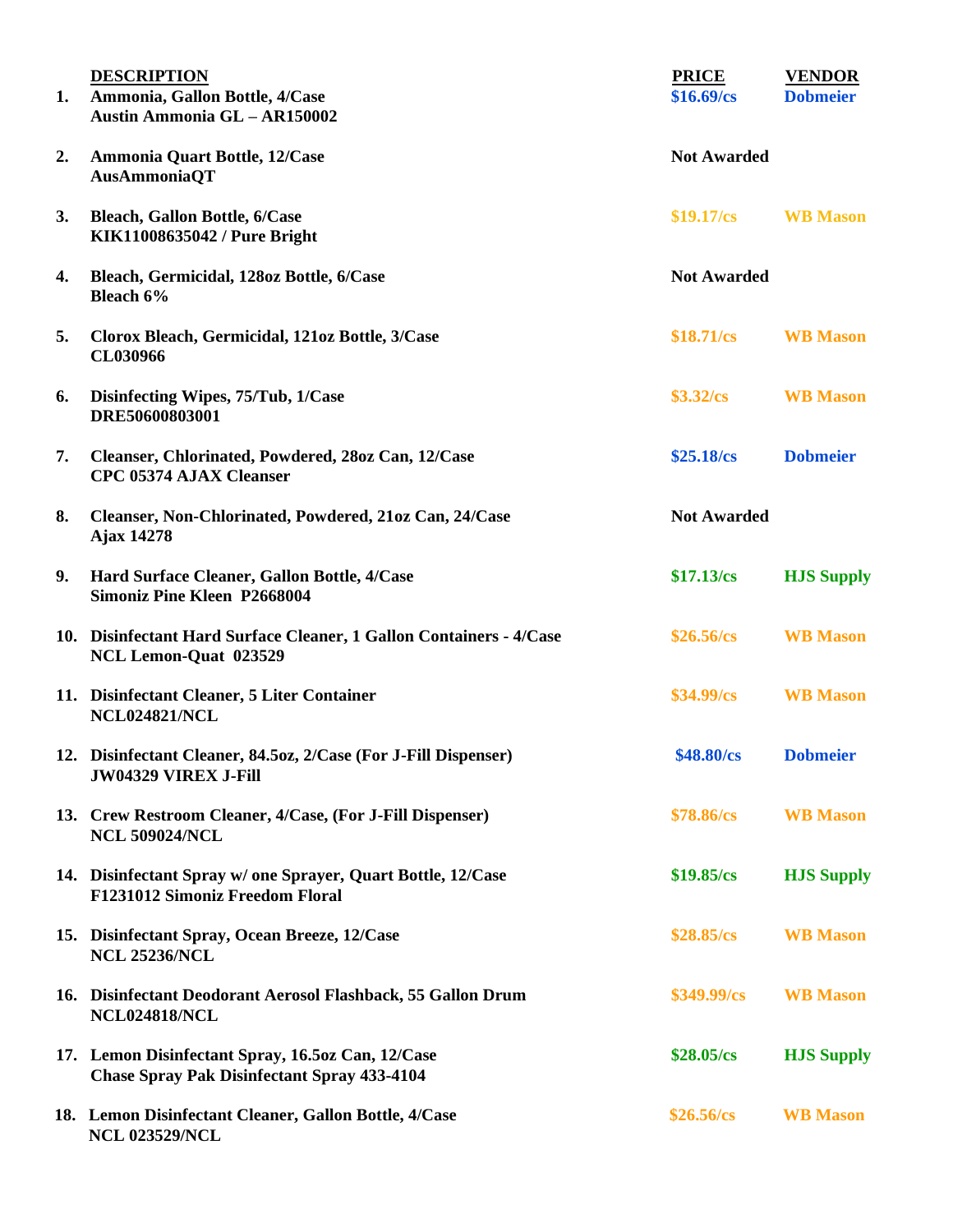|     | <b>DESCRIPTION</b>                                                                                                 | <b>PRICE</b>       | <b>VENDOR</b>     |
|-----|--------------------------------------------------------------------------------------------------------------------|--------------------|-------------------|
|     | 19. Germicidal Lemon Scent Foaming Cleaner, 24oz Container, 12/Case<br><b>Spray Pak</b>                            | \$31.50/cs         | <b>Corr</b>       |
|     | 20. Heavy-Duty All-Purpose Cleaner, 18oz Container, 12/Case<br><b>Chase Spray Pak All-Purpose Cleaner 433-4102</b> | $$24.45/\text{cs}$ | <b>HJS Supply</b> |
|     | 21. Formula 409 Cleaner/Degrease/Disinfectant Trigger Spray, 32oz, 12/Case<br>Betco Speedex 17312.00               | $$29.68/\text{cs}$ | <b>HJS Supply</b> |
|     | 22. All Purpose Cleaner, 5 Gallon Pail (3oz per gallon for general cleaning)<br><b>Simoniz AP7 P2660005</b>        | \$23.69/cs         | <b>HJS Supply</b> |
|     | 23. All Purpose Cleaner, 2.5 Gallon Container, 2/Case<br><b>Corr 1009</b>                                          | $$26.99/\text{cs}$ | <b>Corr</b>       |
|     | 24. Rinse Away Cleaning Solution, Gallon Container, 4/Case<br><b>NCL 69229/NCL</b>                                 | $$34.77/\text{cs}$ | <b>WB</b> Mason   |
|     | 25. Non-Toxic Biodegradable Degreaser, Gallon Container, 4/Case<br>Simoniz Shop Boss S3252004                      | \$20.86/cs         | <b>HJS Supply</b> |
|     | 26. General Purpose Deodorizer Cleaner, 1/202 Packet, 2-90/Container<br><b>Stearns</b>                             | $$26.75/\text{cs}$ | <b>Corr</b>       |
|     | 27. Murphy Oil Soap, 2.5 Gallon/Pail, 2/Case<br><b>CPL1103</b>                                                     | <b>Not Awarded</b> |                   |
|     | 28. Murphy Oil Soap, Liquid Concentrate, 32oz Bottle, 12/Case<br><b>CPKL01163</b>                                  | $$35.25/\text{cs}$ | <b>Dobmeier</b>   |
|     | 29. Degreaser, Gallon Container, 4/Case<br><b>DSHOPGP</b>                                                          | \$21.60/cs         | <b>Dobmeier</b>   |
|     | 30. Kai-Blooway Cleaner #3107, Gallon                                                                              | \$21.55/ea         | <b>Corr</b>       |
|     | 31. Kai-Dry #3269 Quart                                                                                            | \$10.23/ea         | <b>Corr</b>       |
|     | 32. Kai-Pow Degreaser #3268, Gallon                                                                                | \$28.88/ea         | <b>Corr</b>       |
|     | 33. Kai-Vac Kaibosh Disinfectant #4185, Gallon                                                                     | \$24.40/ea         | <b>Corr</b>       |
|     | 34. Mr. Clean Summer Citrus Cleaner, 24oz, 9/Pack<br><b>PGC77130</b>                                               | \$22.44/pk         | <b>Dobmeier</b>   |
|     | 35. Glass Cleaner, Ammoniated, 19oz Can, 12/Case<br><b>Spray Pak</b>                                               | $$27.90/\text{cs}$ | <b>Corr</b>       |
| 36. | Glass Cleaner, Non-Ammoniated, 19oz Can, 12/Case<br><b>Chase SprayPak Glass 433-4101</b>                           | $$24.84/\text{cs}$ | <b>HJS Supply</b> |
|     | 37. Glass Cleaner- Johnson "Glance", Gallon Container, 4/Case<br><b>NCL 130429</b>                                 | \$19.49/cs         | <b>WB</b> Mason   |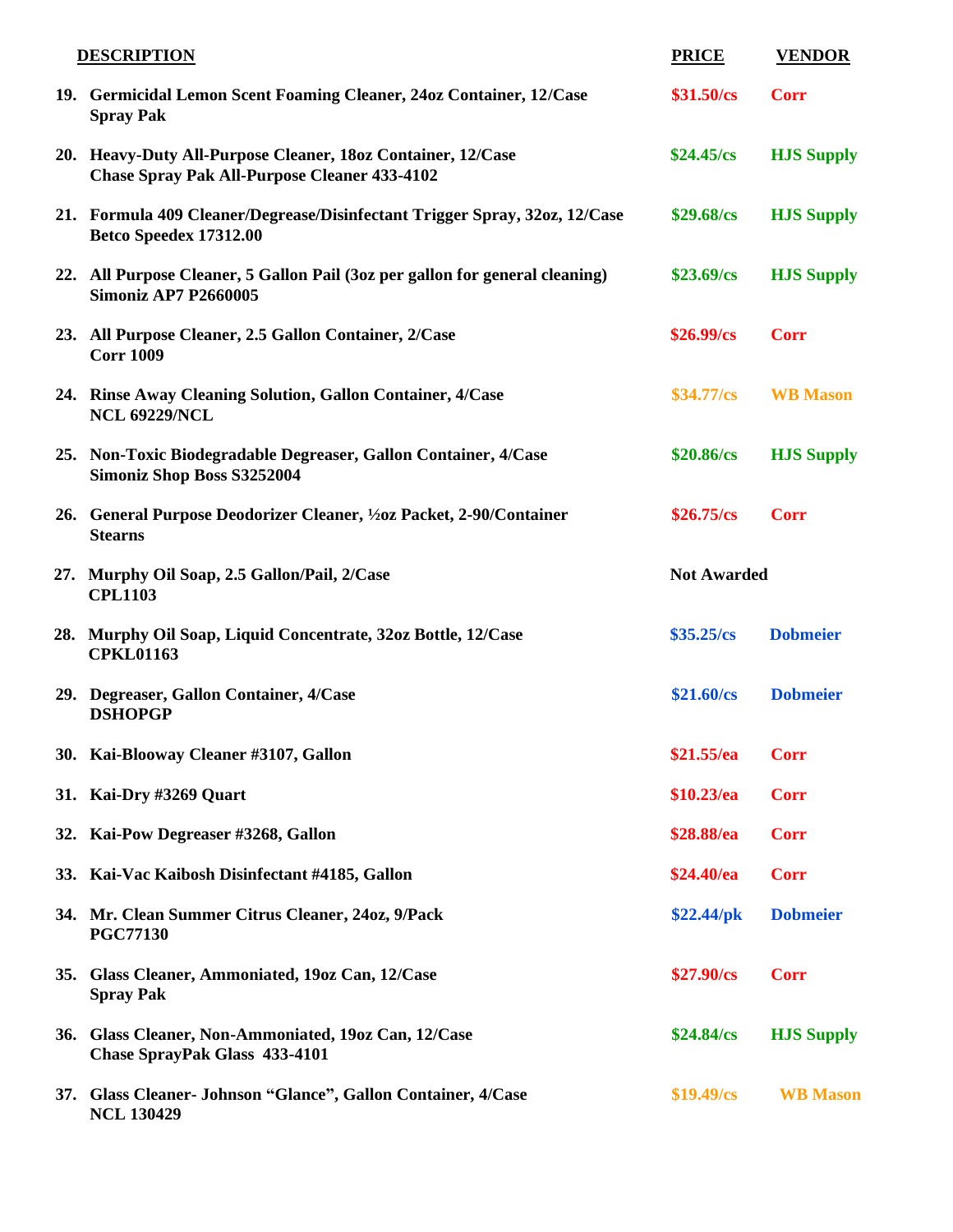| <b>DESCRIPTION</b>                                                                                           | <b>PRICE</b>       | <b>VENDOR</b>     |
|--------------------------------------------------------------------------------------------------------------|--------------------|-------------------|
| 38. Glass Cleaner, Johnson "Glance", 5 Gallon Container<br><b>GLANCEPL</b>                                   | \$26.38/ea         | <b>Dobmeier</b>   |
| 39. Glance Glass & Multi-Surface Cleaner #5779, 2.5 Liter Bottle, 2/Case<br>(For J-Fill Dispenser), JW905779 | \$57.50/ea         | <b>Dobmeier</b>   |
| 40. Super Shine All "Super Sassafras", Gallon Container, 4/Case                                              | \$33.13/cs         | <b>Corr</b>       |
| 41. Cleaner Degreaser, 4 Gallon Container, 1/Case<br><b>Simoniz Cleaner Degreaser C0600004</b>               | $$20.93/\text{cs}$ | <b>HJS Supply</b> |
| 42. Degreaser, Quart Bottle, 12/Case<br>Spitfire JW95891789                                                  | \$18.00/cs         | <b>Dobmeier</b>   |
| 43. Degreaser, Quart Bottle, 12/Case<br>Corr "Orange It" Natural Citrus                                      | \$16.52/cs         | <b>Corr</b>       |
| 44. Degreaser – Safety Solvent, 32oz Bottle, 12/Case<br><b>Corr Mark 10</b>                                  | \$30.90/cs         | <b>Corr</b>       |
| 45. Degreaser, 2.5L Bottle, 4/Case (For J-Fill Dispenser)<br>NCL Dual Blend #7 NCL507724                     | \$79.53/cs         | <b>WB</b> Mason   |
| 46. Defoamer, Gallon Container, 4/Case<br>Simoniz No Foam N2600004                                           | \$30.31/cs         | <b>HJS Supply</b> |
| 47. LLF Enzyme Grease Cleaner, Gallon Container, 4/Case<br><b>Simoniz Digest D086004</b>                     | $$27.68/\text{cs}$ | <b>HJS Supply</b> |
| 48. Stainless Steel Cleaner, 18oz Can, 12/Case<br><b>Chase Spray Pak Stainless Steel 433-4111</b>            | \$28.19/cs         | <b>HJS Supply</b> |
| 49. Stainless Steel Wipes, 30/tub, 6/Case<br>Wow Stainless Steel Wipes 604893110041                          | \$27.98/cs         | <b>HJS Supply</b> |
| 50. Metal Polish, Pint Bottle, 8/Case<br><b>RAC00118</b>                                                     | <b>Not Awarded</b> |                   |
| 51. Baseboard Cleaner, 19oz Can, 12/Case<br><b>Chase Spray Pak Baseboard Stripper 433-4112</b>               | \$28.59/cs         | <b>HJS Supply</b> |
| 52. Gum Remover, Champion, 5.5oz Can, 12/Case<br><b>Chase Spray Pak Gum Remover 433-4107</b>                 | \$25.39/cs         | <b>HJS Supply</b> |
| 53. Vandal Mark Remover, 16oz Can, 12/Case<br><b>Chase Spray Pak Vandal Mark Remover 433-4105</b>            | \$46.99/cs         | <b>HJS Supply</b> |
| 54. Drain Opener, Liquid, Odorless, Non-Fuming, Quart Container, 12/Case<br><b>SSS 11057</b>                 | $$35.20/\text{cs}$ | <b>Dobmeier</b>   |
| 55. Oven Cleaner, Non-Aerosol Pump Spray, Quart Container, 8/Case<br>SJN323562                               | \$66.00/cs         | <b>Dobmeier</b>   |
| 56. Diversey J-512 Sanitizer, 2.5L Bottle, 2/Case (For J-Fill Dispenser)<br>JW5756034                        | \$67.10/cs         | <b>Dobmeier</b>   |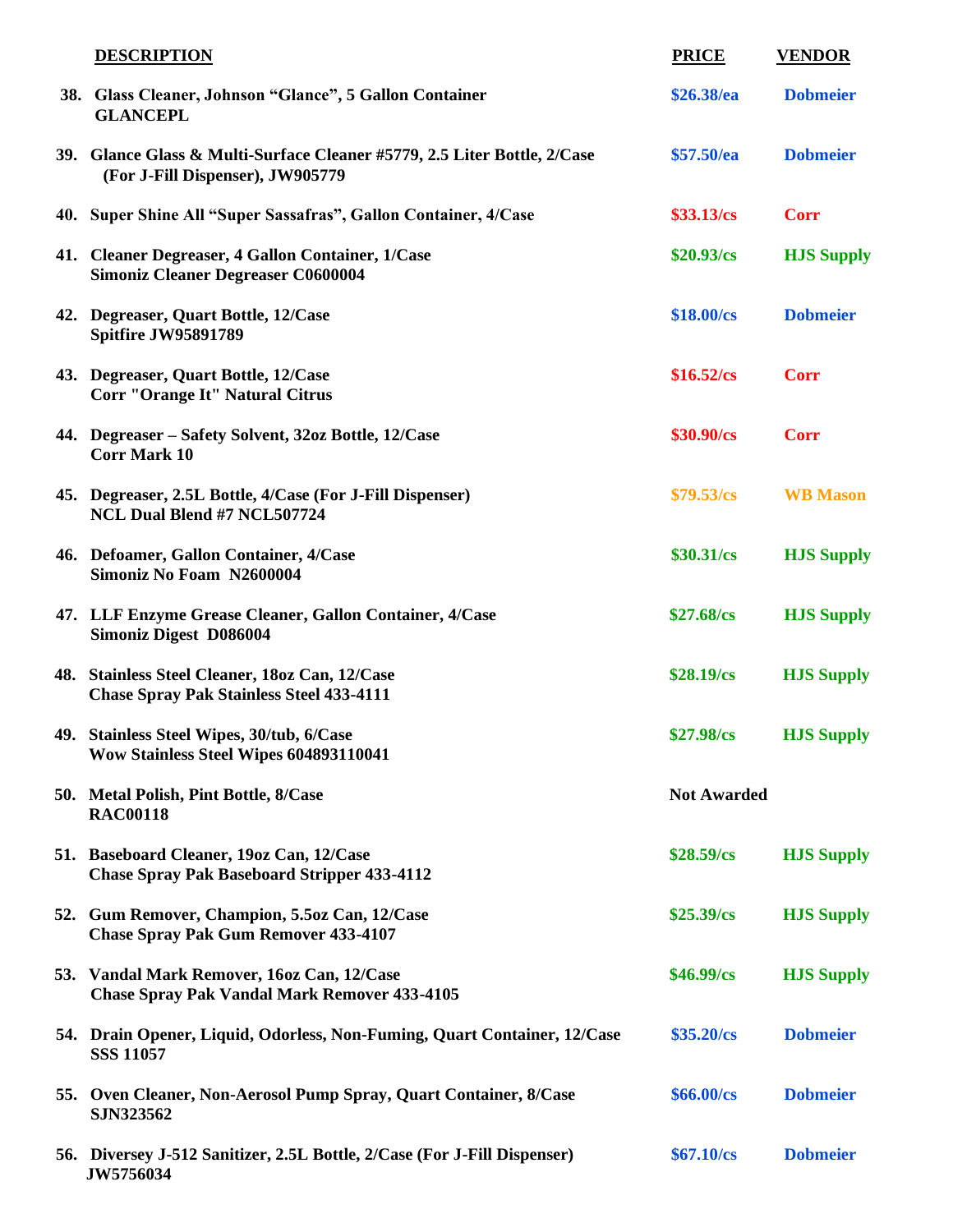| <b>DESCRIPTION</b>                                                                             | <b>PRICE</b>       | <b>VENDOR</b>      |
|------------------------------------------------------------------------------------------------|--------------------|--------------------|
| 57. Air Freshener Dispenser, Microburst 9000                                                   | <b>Not Awarded</b> |                    |
| 58. Air Freshener Refills, 5.3oz Can, 4/Case, Microburst 9000 Linen Fresh<br><b>RM 9012441</b> |                    | <b>Not Awarded</b> |
| 59. Deodorizer, 1.5L, 4/Case<br><b>NCL 508024</b>                                              | \$86.98/cs         | <b>WB</b> Mason    |
| 60. Room Deodorizer w/Wick, 1.5oz, 12/Case<br><b>SSSB331</b>                                   | <b>Not Awarded</b> |                    |
| 61. Baking Soda, 1lb Box, 24/Case<br><b>Arm &amp; Hammer 33200</b>                             | <b>Not Awarded</b> |                    |
| 62. Vinegar, White, Gallon Jug, 6/Case<br><b>DVINEGARCS</b>                                    | \$15.63/cs         | <b>Dobmeier</b>    |
| 63. Toilet Bowl & Porcelain Cleaner, Quart Bottle, 12/Case<br><b>MPC Fresh Breeze</b>          | $$25.60/\text{cs}$ | <b>Corr</b>        |
| 64. Toilet Bowl Cleaner, Quart Bottle, 12/Case<br><b>BCMB SSS Mint Bowl</b>                    | \$22.80/cs         | <b>Dobmeier</b>    |
| 65. Non-Acid Toilet Bowl Cleaner, Quart Bottle, 12/Case<br><b>NCL 172045/NCL</b>               | \$19.63/cs         | <b>WB</b> Mason    |
| 66. Toilet Bowl Cleaner/Disinfectant, Gallon Bottle, 4/Case<br><b>NCL 172029/NCL</b>           | \$22.99/cs         | <b>WB</b> Mason    |
| 67. Toilet Bowl Cleaner/Disinfectant, 1/20z Packs, 2-90/Tub<br><b>Stearns</b>                  | \$30.43/cs         | <b>Corr</b>        |
| 68. Urinal Screen with non-para Block, 4oz, 12/Pkg, 12/cs<br>H0501901/ Hospeco                 | \$14.76/cs         | <b>WB</b> Mason    |
| 69. Urinal Screen with non-para Block, 6/cs<br>Big "D"                                         | $$14.90/\text{cs}$ | <b>Corr</b>        |
| 70. Urinal Screen, Orange Scented, 63/4", 24/Case<br>Liberty D4598-ORGE-000                    | \$43.80/cs         | <b>Corr</b>        |
| 71. Tile and Scum Remover, Gallon Container, 4/Case<br>Simoniz Bath & Tile B0290004            | $$32.12/\text{cs}$ | <b>HJS Supply</b>  |
| 72. Acidulated Shower Cleaner, Gallon, 30% Active Ingredients, 4/Case<br><b>DSHOWERCS</b>      | \$35.04/cs         | <b>Dobmeier</b>    |
| 73. Deodorant Cleaner, Non-Abrasive, No Ammonia, 32oz Container, 12/Case<br><b>Spray Pak</b>   | $$29.40/\text{cs}$ | <b>Corr</b>        |
| 74. Disinfectant Cleaner, 84.5oz Bottle, 2/Case<br><b>JW3164406 J-Fill</b>                     | \$28.50/cs         | <b>Dobmeier</b>    |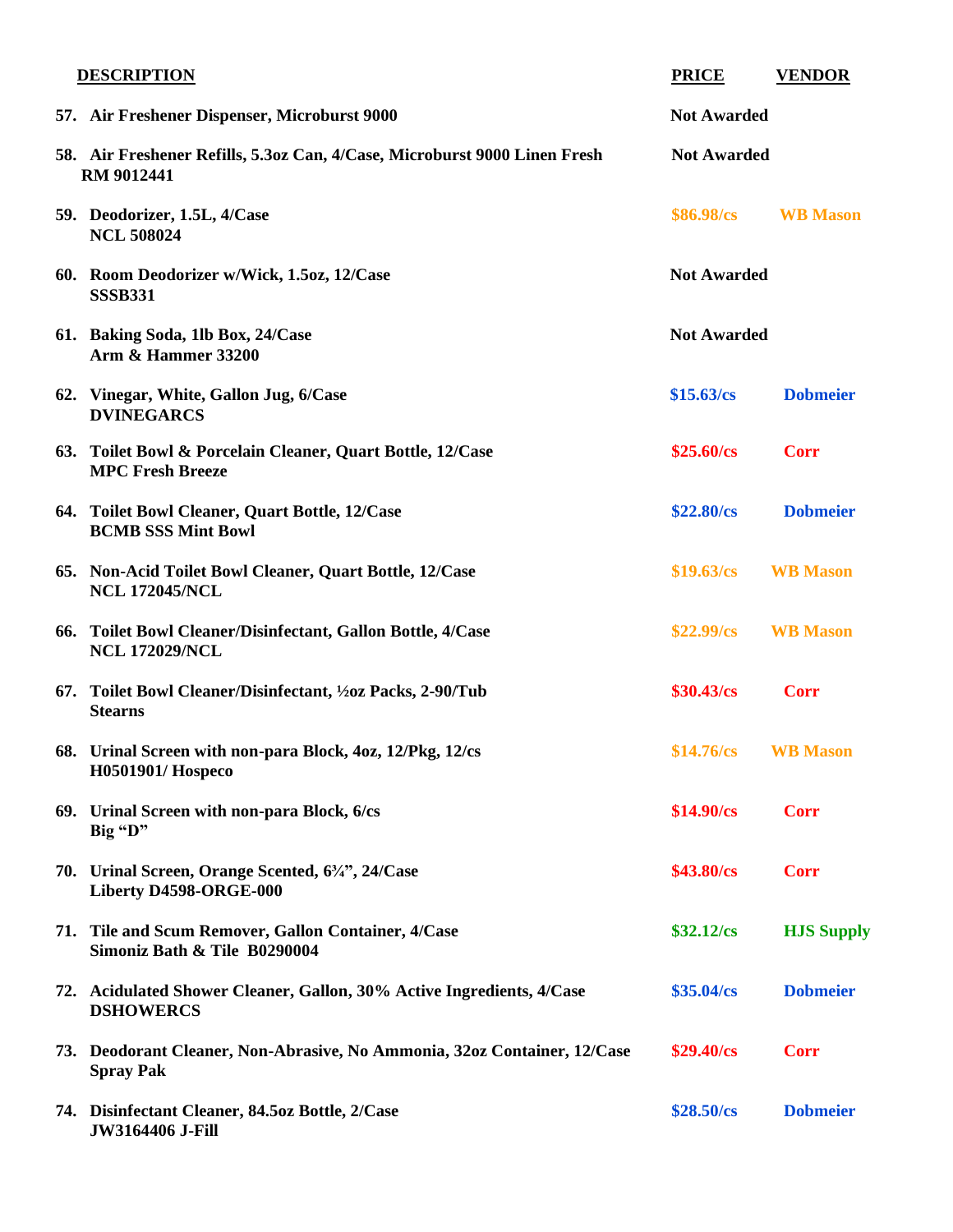| <b>DESCRIPTION</b>                                                                                                   | <b>PRICE</b>        | <b>VENDOR</b>     |
|----------------------------------------------------------------------------------------------------------------------|---------------------|-------------------|
| 75. Bathroom Cleaner, Gallon Container, 4/Case<br><b>MPC</b> Breeze                                                  | $$31.25/\text{cs}$  | <b>Corr</b>       |
| 76. Soap Scum Remover, 4 gallon Spray Bottle, 4/Case<br>Simoniz Bath & Tile B0290004                                 | $$32.12/\text{cs}$  | <b>HJS Supply</b> |
| 77. Orange Solvent, Gallon Container, 4/Case<br>Simoniz Crush Plus C0669004                                          | $$44.52/\text{cs}$  | <b>HJS Supply</b> |
| 78. Rim Hanger Toilet Bowl Cleaner 6/Pack<br>RAC83721 / Lysol                                                        | $$80.22/\text{cs}$  | <b>WB</b> Mason   |
| 79. Neutral Cleaner, No Rinse, Gallon Container, 4/Case<br><b>Simoniz APT P2666004</b>                               | $$18.48/\text{cs}$  | <b>HJS Supply</b> |
| 80. Neutral Cleaner, 84.5oz Bottle, 2/Case (For J-Fill Dispenser)<br>JW904716                                        | $$156.50/\text{cs}$ | <b>Dobmeier</b>   |
| 81. Spic and Span, 27oz Box, 12/Case                                                                                 | \$121.49/cs         | <b>WB</b> Mason   |
| 82. Spic and Span Liquid, 3oz Packets, 45/Case<br><b>PGC 02011</b>                                                   | \$36.00/cs          | <b>Dobmeier</b>   |
| 83. Revive Plus Floor Cleaner, 2.5L Bottle, 2/Case, (For J-Fill Dispenser)<br>JW 92974618                            | \$77.00/cs          | <b>Dobmeier</b>   |
| 84. Carpet Shampoo, Gallon Bottle, 4/Case<br><b>ROSENTHAL</b>                                                        | \$27.00/cs          | <b>Dobmeier</b>   |
| 85. Rug & Upholstery Shampoo, Gallon Bottle, 4/Case<br>Majestic                                                      | $$28.87/\text{cs}$  | <b>Corr</b>       |
| 86. Carpet & Room Deodorizer, 32oz, 12/Case<br><b>JW04437 Good Sense</b>                                             | \$30.50/cs          | <b>Dobmeier</b>   |
| 87. Carpet Sanitizer, Gallon Container, 4/Case<br>Majestic                                                           | \$58.88/cs          | <b>Corr</b>       |
| 88. Heavy Duty Carpet Stain Remover, 180z, 12/Case<br><b>Champion</b>                                                | $$22.72/\text{cs}$  | <b>Corr</b>       |
| 89. Lemon Scent Furniture Polish 17oz Aerosol Can, 12/Case<br><b>Chase Spray Pak Lemon Furniture Polish 433-4109</b> | \$29.95/cs          | <b>HJS Supply</b> |
| 90. Furniture Cleaner & Polish, Gallon Container, 4/Case<br><b>NCL 133029</b>                                        | $$45.95/\text{cs}$  | <b>WB</b> Mason   |
| 91. Dust Mop Treatment, 180z Can, 12/Case<br><b>Chase Dust N More 438-5152</b>                                       | $$25.28/\text{cs}$  | <b>HJS Supply</b> |
| 92. Mop On Restorer, 55 Gallon Drum<br><b>Flashback</b>                                                              | \$687.50/ea         | <b>Corr</b>       |
| 93. Mop On Restore, 4 Gallon<br><b>Flashback</b>                                                                     | \$12.49/ea          | <b>Corr</b>       |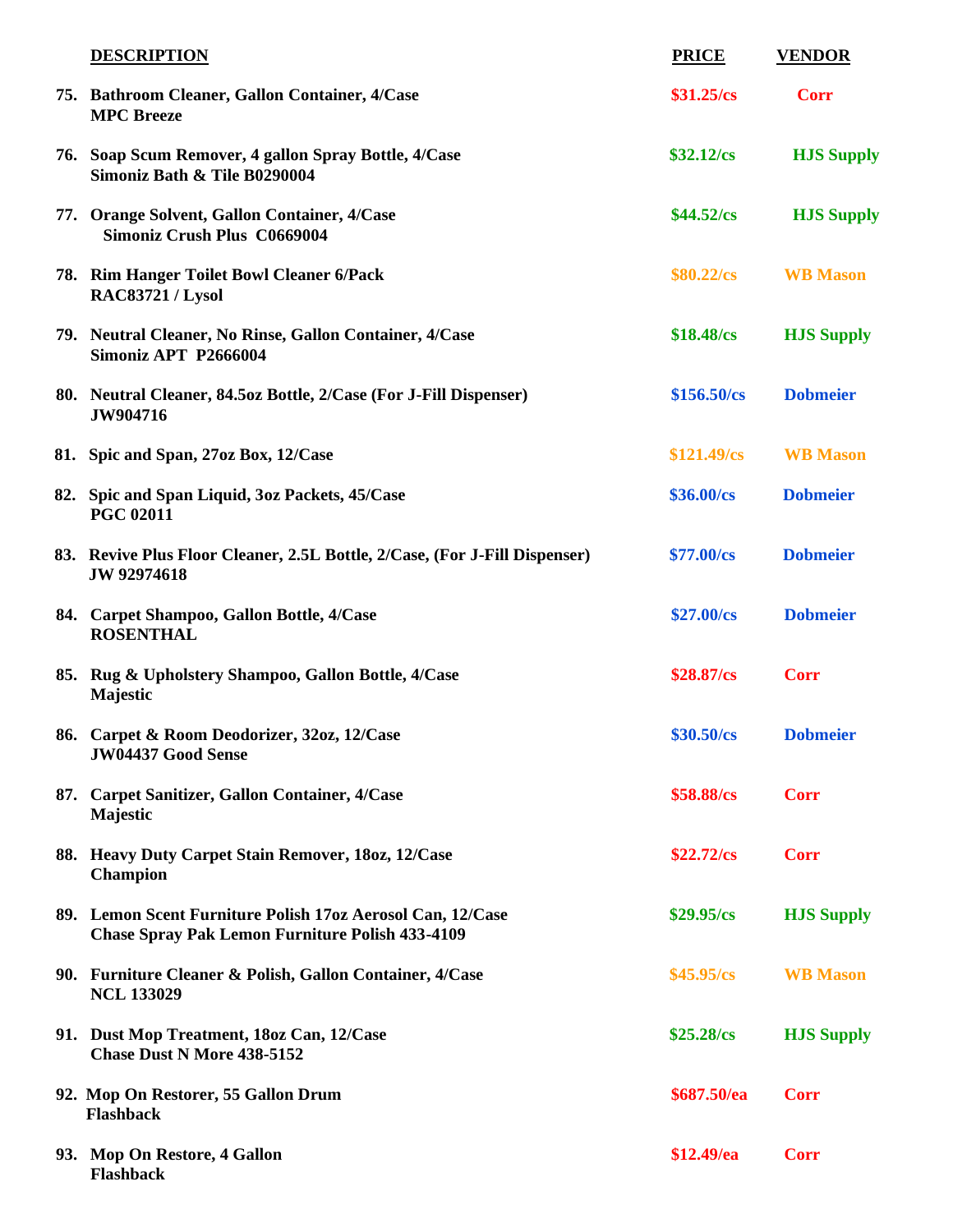|     | <b>DESCRIPTION</b>                                                                                           | <b>PRICE</b>       | <b>VENDOR</b>     |
|-----|--------------------------------------------------------------------------------------------------------------|--------------------|-------------------|
|     | 94. Floor Finish, 22% Solids, For High Speed Buffing,<br>2.5 Gallon Container, 2/Case - MPC Classic 220      | \$59.37/cs         | <b>Corr</b>       |
|     | 95. Floor Finish, 22% Solids, For High Speed Buffing, 5 Gallon Container<br><b>Simoniz Wet Look CS074005</b> | \$55.93/ea         | <b>HJS Supply</b> |
|     | 96. Floor Finish, 22% Solids, For High Speed Buffing, 55 Gallon Drum<br><b>Simoniz Wet Look CS074055</b>     | \$615.10/dr        | <b>HJS Supply</b> |
| 97. | Floor Wax, 55 Gallon Drum<br><b>H17DR HIGH SHINE</b>                                                         | \$480.00/dr        | <b>Dobmeier</b>   |
| 98. | Floor Wax, Gallon Container, 5/case<br><b>MPC Classic 2000</b>                                               | \$11.41/cs         | <b>Corr</b>       |
| 99. | Floor Wax, 5 Gallon Pail<br><b>Simoniz Premier CS065005</b>                                                  | \$55.89/ea         | <b>HJS Supply</b> |
|     | 100. Floor Finish, 55 Gallon Drum<br><b>Simoniz Premier CS0650055</b>                                        | \$614.47/dr        | <b>HJS Supply</b> |
|     | 101. Floor Stripper, 5 Gallon Pail,<br>JW95115958                                                            | \$46.00/ea         | <b>Dobmeier</b>   |
|     | 102. Floor Stripper, 55 Gallon Drum<br><b>Simoniz Uline Stripper UL110055</b>                                | \$589.38/ea        | <b>HJS Supply</b> |
|     | 103. Floor Wax Stripper, 2.5 Gallon Container, 2/case<br><b>Corr Mega Strip</b>                              | $$64.19\text{/cs}$ | <b>Corr</b>       |
|     | 104. Floor Stripper, Gallon Container, 4/Case<br><b>Simoniz Release Stripper</b>                             | \$33.20/cs         | <b>HJS Supply</b> |
|     | 105. Linoleum Floor Stripper, 5 Gallon Pail<br><b>NCL Bare Bones NCL105821</b>                               | \$59.46/ea         | <b>WB</b> Mason   |
|     | 106. Low Odor Floor Stripper, 84.5oz, 2/Case (For J-Fill Dispenser)<br>JW95547355                            | \$95.00/cs         | <b>Dobmeier</b>   |
|     | 107. Spray Floor Cleaner, Gallon Container, 4/Case<br><b>Simoniz Maintain CS0725004</b>                      | \$36.59/cs         | <b>HJS Supply</b> |
|     | 108. Granite Hard Surface Sealer, Gallon Container, 4/Case,<br><b>Granite HP1051</b>                         | \$54.23/cs         | <b>Corr</b>       |
|     | 109. Granite Hard Surface Sealer, 55 Gallon Drum<br><b>Granite HP1051</b>                                    | \$745.66/dr        | <b>Corr</b>       |
|     | 110. Floor Absorbent, 50lb Bag,<br><b>SOP 40</b>                                                             | \$10.80/ea         | <b>Dobmeier</b>   |
|     | 111. Sweeping Compound, 100lb Box<br><b>Corr 1976</b>                                                        | \$22.50/ea         | <b>Corr</b>       |